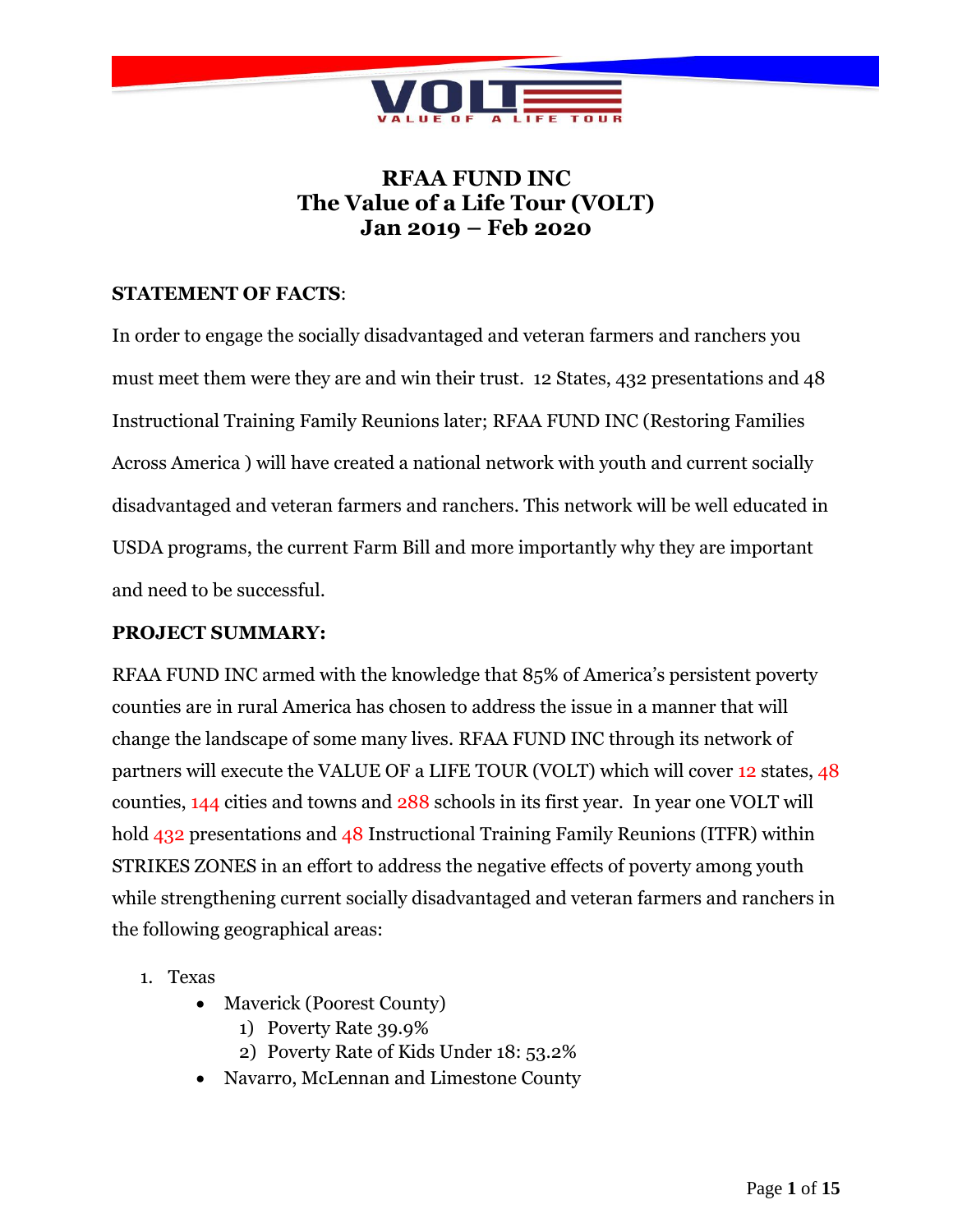

- 2. Louisiana
	- East Carroll Parish (Poorest Parish)
		- 1) Poverty Rate 40.3%
		- 2) Poverty Rate of Kids Under 18: 53.7%
	- Ouachita, West Carroll and Richland Parish
- 3. Mississippi
	- Issaquena
		- 1) Poverty Rate 43.3%
		- 2) Poverty Rate of Kids Under 18: 60.1%
	- Hinds, Holmes and Winston County
- 4. Arkansas
	- Lee County (Poorest County)
		- 1) Poverty Rate 37.5%
		- 2) Poverty Rate of Kids Under 18: 46.1%
	- Jefferson, Miller and Union County
- 5. Alabama
	- Wilcox (Poorest County)
		- 1) Poverty Rate 39.6%
		- 2) Poverty Rate of Kids Under 18: 52.5%
	- Montgomery, Macon and Tuscaloosa County
- 6. Georgia
	- Stewart (Poorest County)
		- 1) Poverty Rate 38.1%
		- 2) Poverty Rate of Kids Under 18: 46.1%
	- Decatur ,Laurens and Peach County
- 7. Kentucky
	- Owsley (Poorest County)
		- 1) Poverty Rate 40.1%
		- 2) Poverty Rate of Kids Under 18:54.4%
	- Harrison ,Grayson and Graves County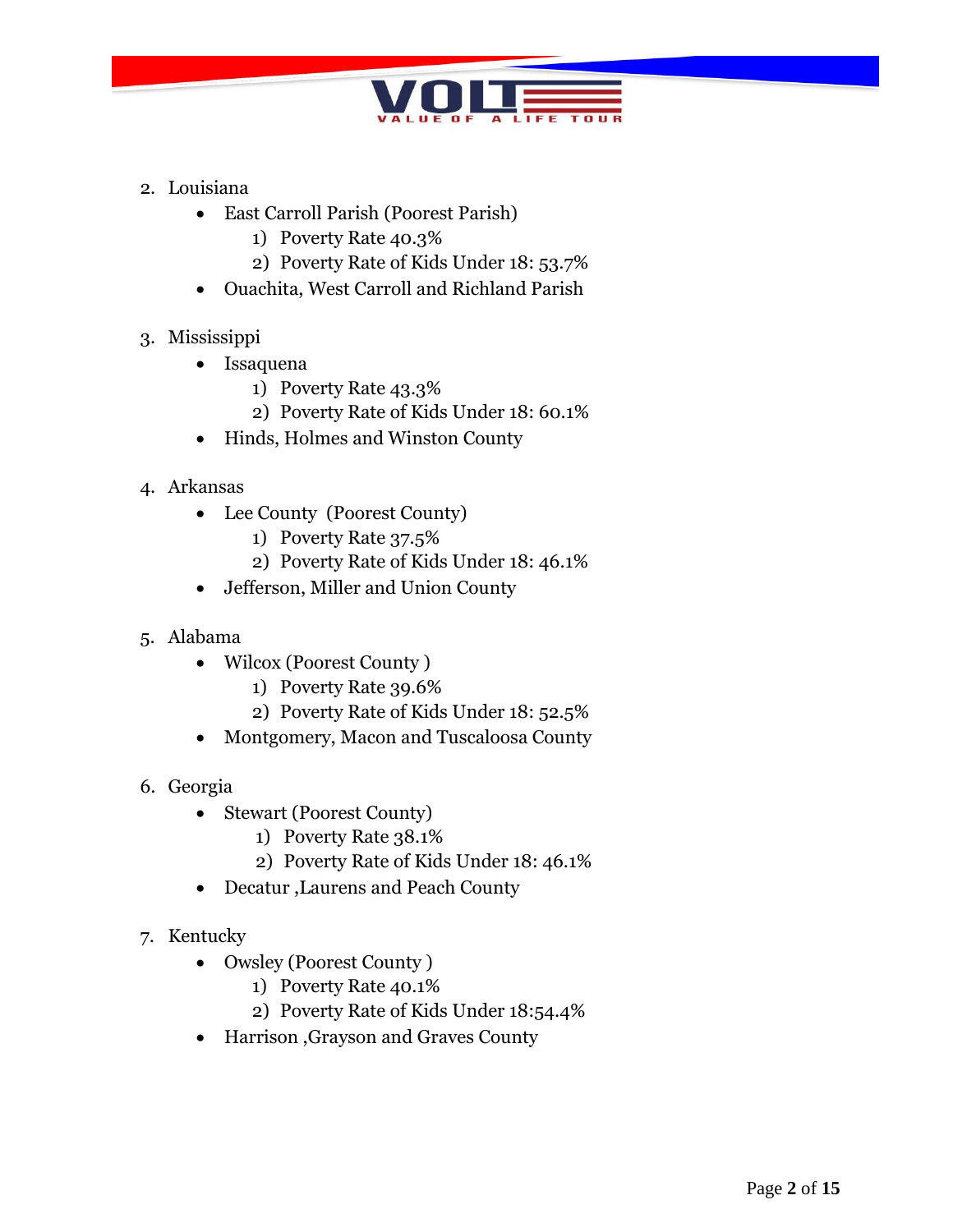

- 8. Tennessee
	- Lake (Poorest County)
		- 1) Poverty Rate 40.4%
		- 2) Poverty Rate of Kids Under 18: 46.8%
	- Shelby, Cannon and Jefferson County
- 9. North Carolina
	- Robeson (Poorest County)
		- 1) Poverty Rate 31.5%
		- 2) Poverty Rate of Kids Under 18: 45.5%
	- Vance, Graham and Rowan County
- 10. South Carolina
	- Allendale (Poorest County )
		- 1) Poverty Rate 40.4%
		- 2) Poverty Rate of Kids Under 18: 47.1%
	- Bamberg, Chesterfield and Marlboro County
- 11. Virginia
	- Buchanan (Poorest County)
		- 1) Poverty Rate 14.9%
		- 2) Poverty Rate of Kids Under 18: 16.1%
	- Surry, Dinwiddie and Pittsylvania Counties
- 12. West Virginia
	- McDowell (Poorest County)
		- 1) Poverty Rate 33.6%
		- 2) Poverty Rate of Kids Under 18: 45.4%
	- Clay, Doddridge and Barbour Counties

RFAA FUND INC through the Value Of a Life Tour (VOLT) in conjunction with Youth Promoter will take socially disadvantaged youth and train them to become farmers and ranchers will partnering them with current socially disadvantaged and veteran farmers and ranchers. The partnership will add vitality to our current farmers and ranchers and instant knowledge to our beginning farmers and ranchers.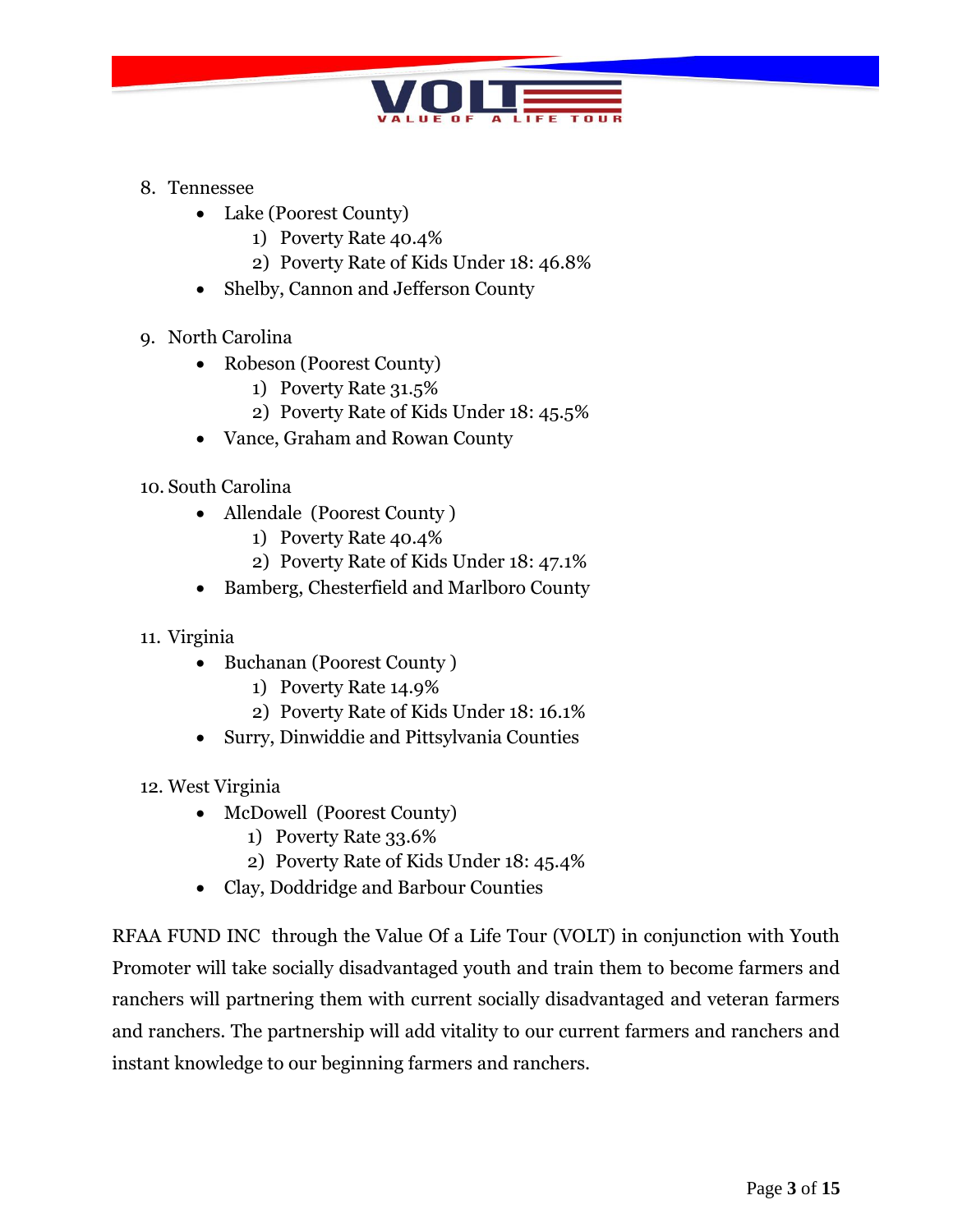

VOLT will visit 12 Strike Force States and the poorest counties in each state, along with three (3) additional Strike Force counties. Outreach will take place for 12 days in each state at a middle school, high school and county facility. Each day 3 events will be hosted at each one of the aforementioned sites in different cities within the county. The goal is to retain 5 students from each school event and 10 current socially disadvantaged and veteran farmers and/or ranchers from each county facility event. An Instructional Training Family Reunion (ITFR) will be held within 2 days of the 3 days of presentations for all committed beginning and current socially disadvantaged and veteran farmers and ranchers. The purpose of the ITFR is to gather information thru surveys and questionnaires in order to create the best possible partnership with the beginning and current socially disadvantaged and veteran farmers and ranchers.

Once each demographic has committed RFAA FUND INC and its partners will train the beginning farmers and ranchers on USDA programs that are currently available such as the Youth Loan and secondly RFAA FUND INC will provide technical assistance and guidance to the current socially disadvantaged and veteran farmers and ranchers from new applications to past denial and lawsuits but not limited to.

## **MISSION**

RFAA FUND INC FUND mission is to take the existing knowledge of socially disadvantaged and veteran farmers and ranchers and partner them with the youth beginning socially disadvantaged and veteran farmers and ranchers to build lasting relationships with USDA and maintain successful agricultural businesses. The youth socially disadvantaged will provide the technology assistance to many of the existing socially disadvantaged and veteran farmers and ranchers this initiative will provide the much needed confidence to apply and participate in various programs of USDA. VOLT over its 3 year existence will include 40 States, 309 cites and 1200 plus middle and high schools. VOLT will assist youth with becoming business owners within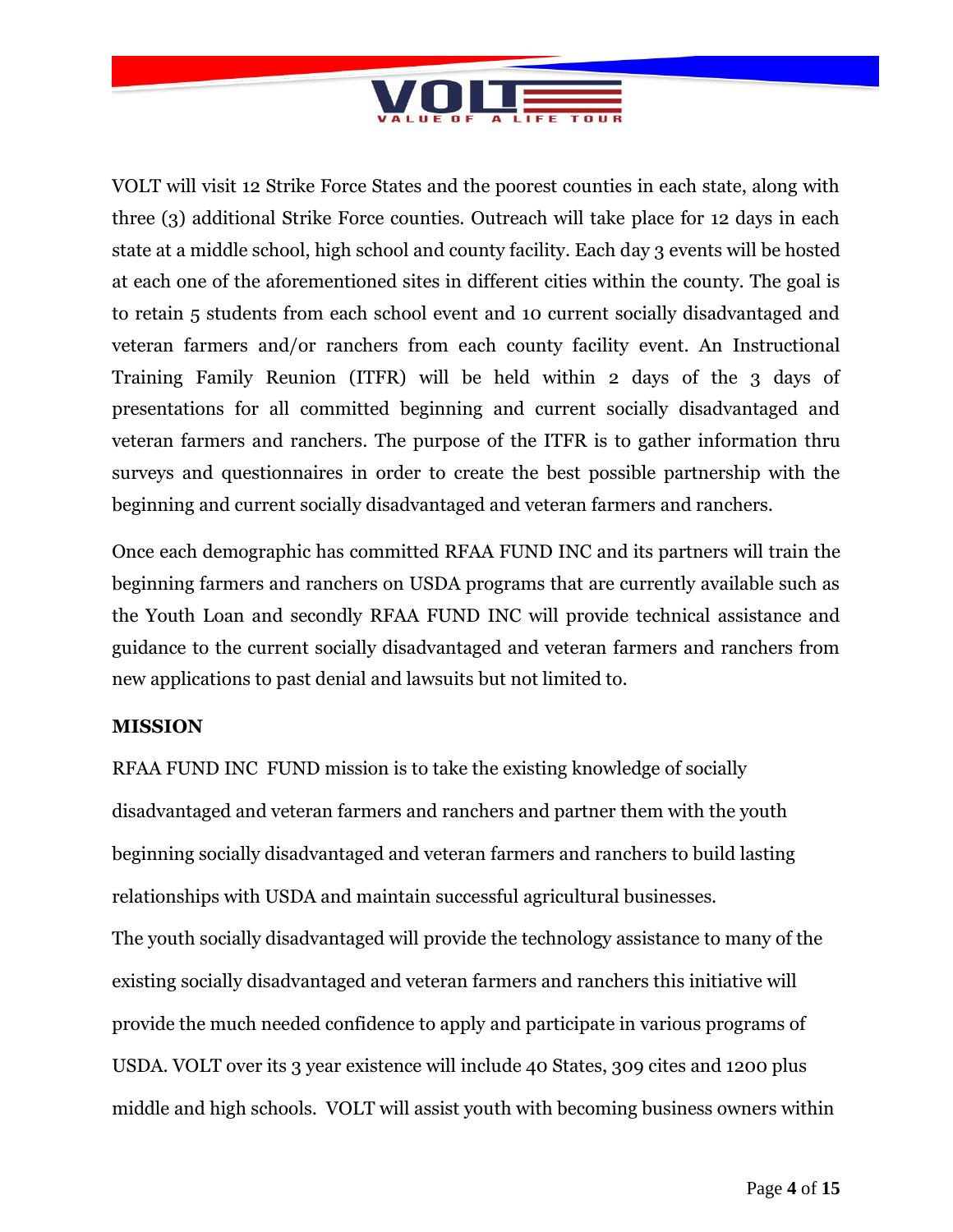

the Agriculture Industry, increase economic stability while also addressing prevalent issues such as childhood hunger and food insecurity. RFAA FUND INC through its collaboration of partners with schools, churches, farmers and veterans have been able to provide millions of meals to children nationally. Despite the success of providing meals so much more is needed in order to have a profound effect on the overall advancement of your youth and communities and that's is the objective VOLT . VOLT and its network will produce our next generation of socially disadvantaged and veteran farmers and ranchers while preserving the existing socially disadvantaged and veteran farmers and ranchers through a unique partnership and support of USDA.

## **SCOPE OF WORK**

VOLT will assist and provide socially disadvantaged and veteran farmers and ranchers with the following:

- Owning and operating successful farms and ranches;
- Improve confidence and participation in USDA programs
- Establish and build relationships with prospective and current
- Outreach and education on USDA class action lawsuits and claims processes
- Agriculture-related information through innovative outreach and technical assistance techniques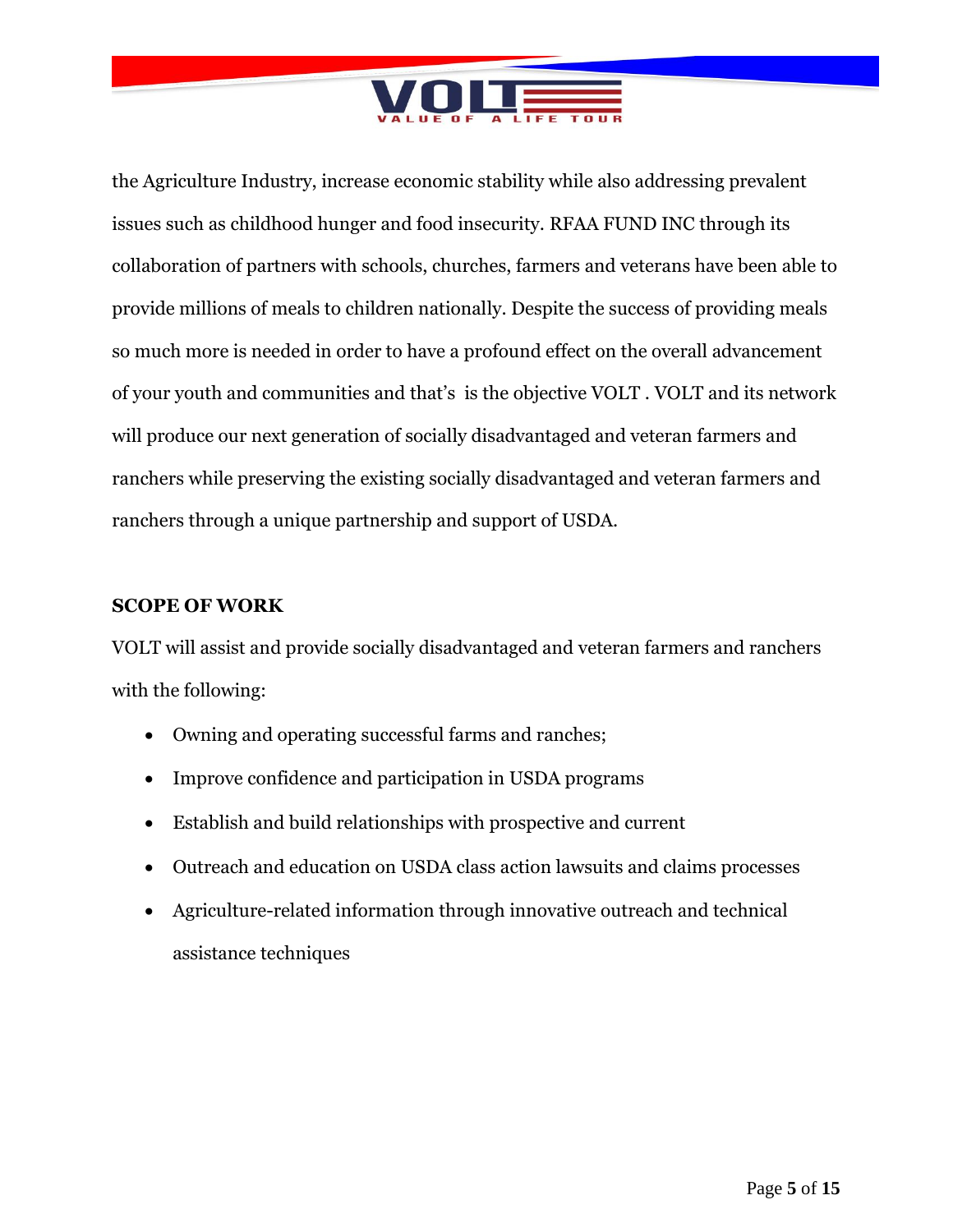

RFAA FUND INC will establish relationships with current and prospective socially disadvantaged and veteran farmers and ranchers built on trust and hope. Once the relationship is establish each one will develop a short business plan with immediate goals of owning and operating a successful farm or ranch. The network will then search for qualifying USDA loan programs and grants to help meet the needs and goals of each farmer or rancher while introducing new techniques to increase profitability. The aforementioned will improve the confidence and participation in USDA programs. In an effort to build confidence and educate the beginning farmer and rancher on past issues of USDA and the current commitment of USDA to serve all Americans we will perform mock claim processes on USDA class action lawsuits with farmers and ranchers that meet the requirements. By having the beginners involved in this process will help them remain positive when they are told know assistance is really available for them.

# **ANTICIPATED OUTPUT/OUTCOMES:**

## **OUTPUTS**

- a. 2880 socially disadvantage and veteran farmers or ranchers will be served which breaks down as half youth and half sponsoring/partnering (current farmers and ranchers)
- b. 2880 completed applications to USDA programs
	- 1440 Youth Loans
	- 1440 Current socially disadvantage and veteran farmers and ranchers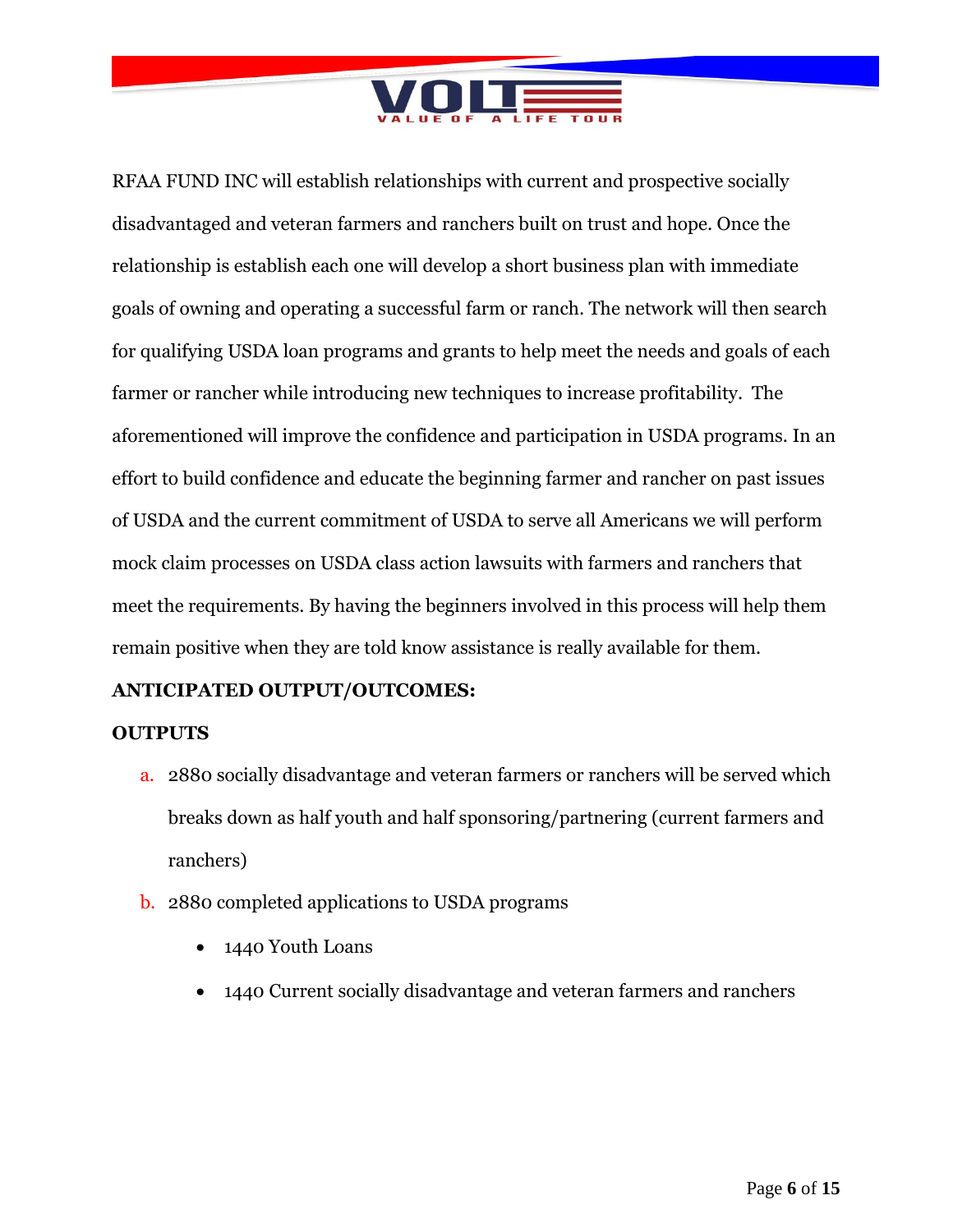

- c. 2880 will attend trainings throughout the 12 states this includes youth farmers and ranchers and current socially disadvantage farmers and veterans and ranchers
- d. A total of 432 which breaks down to 288 presentations beginning youth socially disadvantaged farmers and ranchers and 144 presentations/trainings for current socially disadvantage farmers and veterans and ranchers.The presentations for the youth will be held at middle and high schools and for the current farmers and ranchers at county facilities.
- e. Outreach events for beginning youth will provide educational material on the potential income, available support system through USDA and societal benefits in farming and ranching while the educational material for current farmers and ranchers will focus on how to increase profits, sustainability and information on real resources within USDA.
- f. Two program that will be instituted in the initial 12 states will be called:
	- Boss Builders: non-athletic youth that become Agriculture Youth Business Owners
	- Building Athletes for Success after Sports (BALAS): Athletic youth that become Agriculture Youth Business Owners of Organic Gardens

Points will be awarded to each youth and current socially disadvantaged veteran farmers and ranchers that complete at least one program loan or grant. Additional points will be awarded to youth and their sponsors for each webinar and live training they participate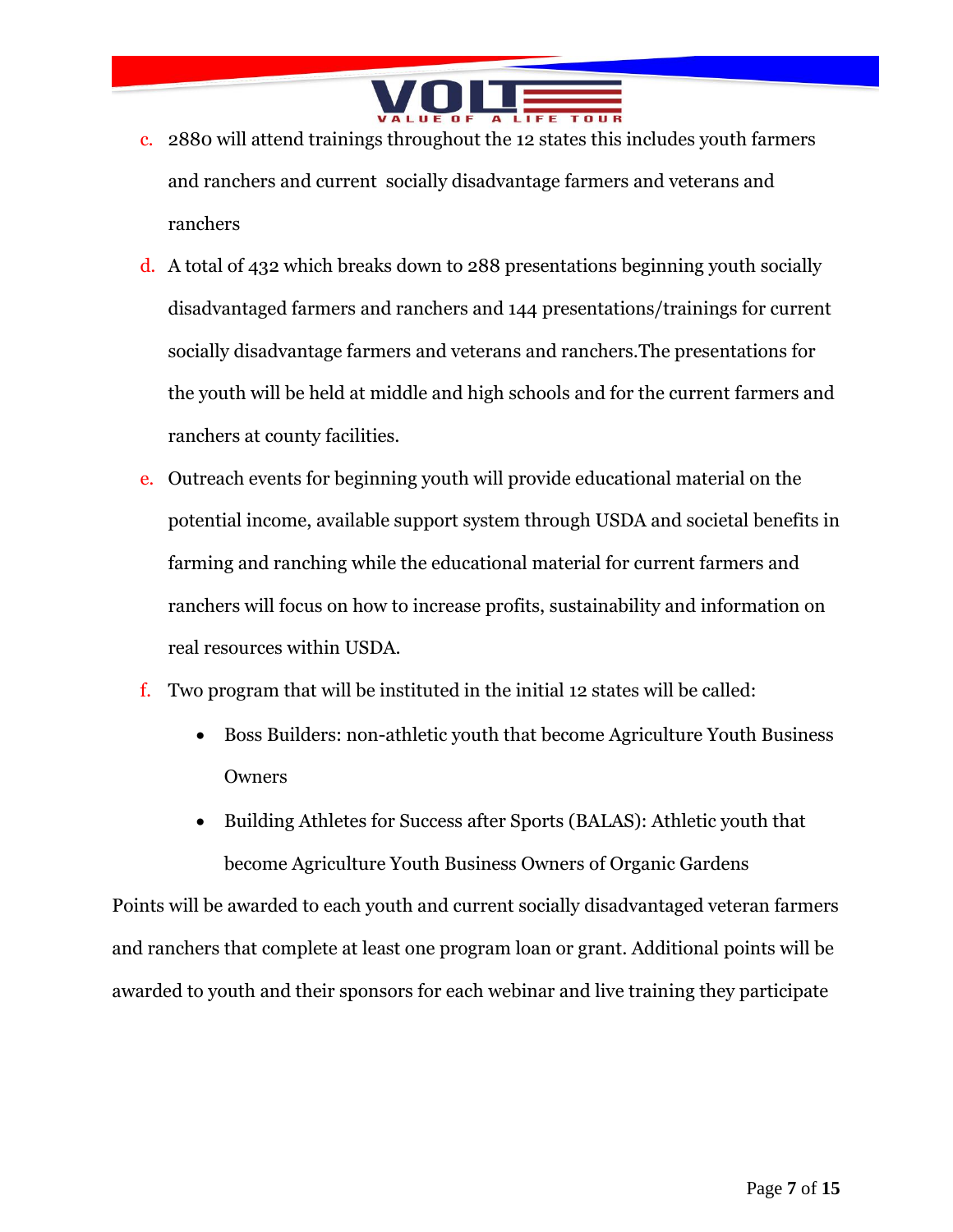

in. The points will be utilized in the crowing one of the youth as the New Ag King and the New Ag Queen with Youth Promoter. Each crowning comes with awards and rewards that will be presented in June 2020 at the YP Value of a Life Youth Summit in Washington DC. All participating socially disadvantaged and veteran farmers and ranchers will be encouraged to attend the summit in order to discuss best practices, our successes, setbacks and future. For more information please visit [www.youthpromoter.com](http://www.youthpromoter.com/) . Each participating farmer and rancher will provide information in research and surveys that will provide clarity and guidelines on how we are progressing quarterly. RFAA FUND INC FUND and partners will screen all data and survey outreach materials and provide results to USDA and its partners.

#### **OUTCOMES**

As result of VOLT youth and current socially disadvantaged and veteran farmers and ranchers participation in USDA programs will increase but more importantly confidence through positive outcomes with USDA programs will have long-term effects. VOLT will provide technical assistance to address the fear of paperwork to increase receptiveness of the socially disadvantaged and veteran farmers and ranchers within the 12 states and 48 Strike Zone Counties that we be served. In order to increase economic stability RFAA FUND INC will create marketing campaigns in communities within a 90 mile radius of all Strike Zone farming and ranching partners and an incentive campaign for fine restaurants for organic products. In an effort to increase resources conservation and sustainability practices we will offer points to each socially disadvantaged and veteran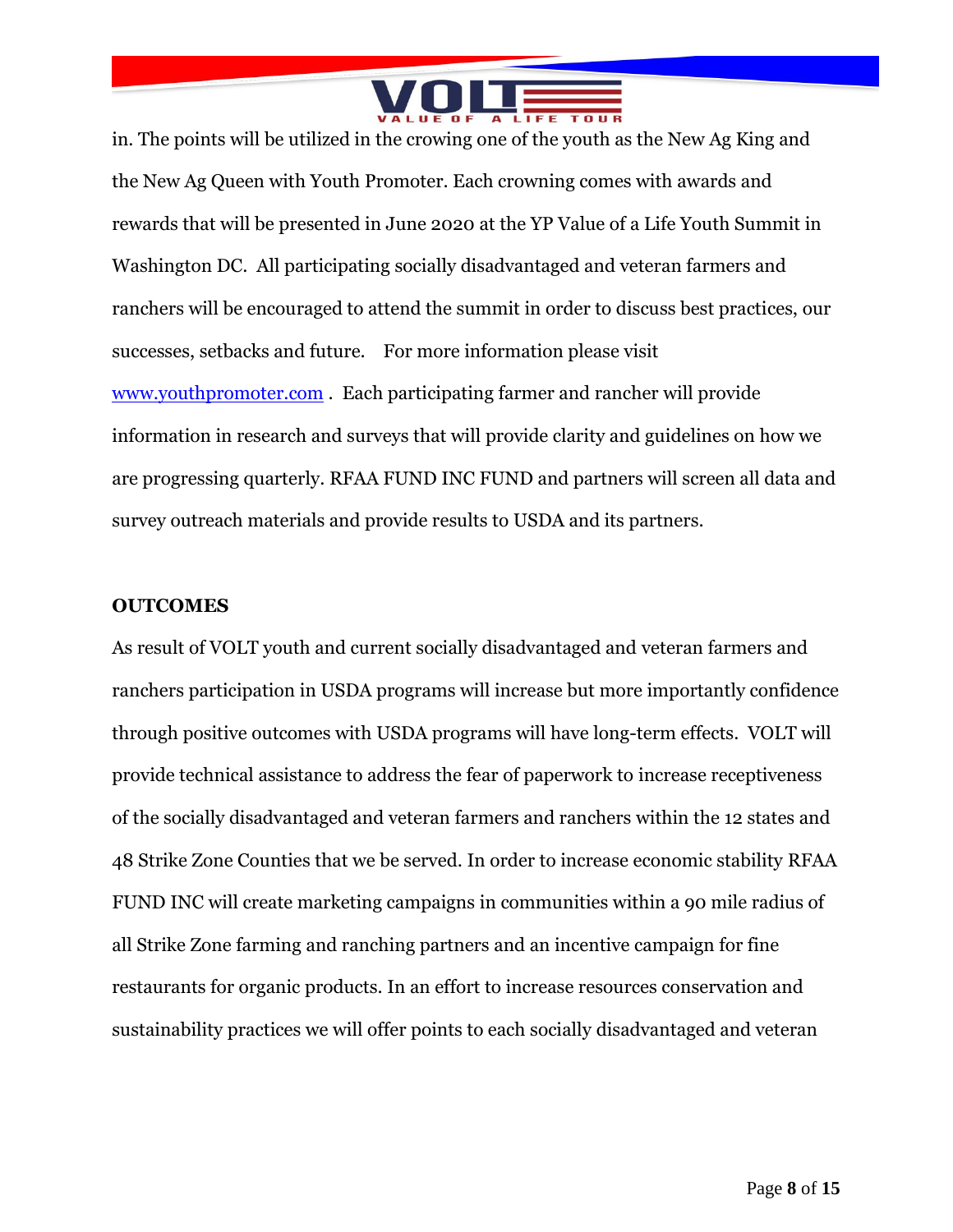

farmer and rancher for increased productivity and documentation of utilization of sustainably practices.

## **PERFORMACE MEASURES**

RFAA FUND INC in conjunction with VOLT for 144 days starting 2019 through 2020 will host three (3) events daily one at a middle school, a high school and a county facility for current socially disadvantaged and veteran farmers and ranchers. The goal are to get 5 youth from each school to commit to becoming a farmer or rancher and 10 current farmers and ranchers to partner with us as sponsors to the youth. In past tours we normally have 200 plus youth at each school that attend our events and keeping consistent with those numbers it highly likely to get 2.5% to commit especially with the incentive of becoming a youth business owner and earning an income. It is also safe to assume based on the socially disadvantaged and veteran farmers and ranchers culture and love for the next generation they will participate. The outreach will also introduce the benefits for the current farmers and ranchers such as ongoing technical support, application assistance and increase of income through lands leases to beginning farmers and ranchers.

The funds from this grant opportunity will accomplish the following goals:

 The short term goals get prospective and current socially disadvantaged and veteran farmers and ranchers excited, committed and active with the current programs available through USDA.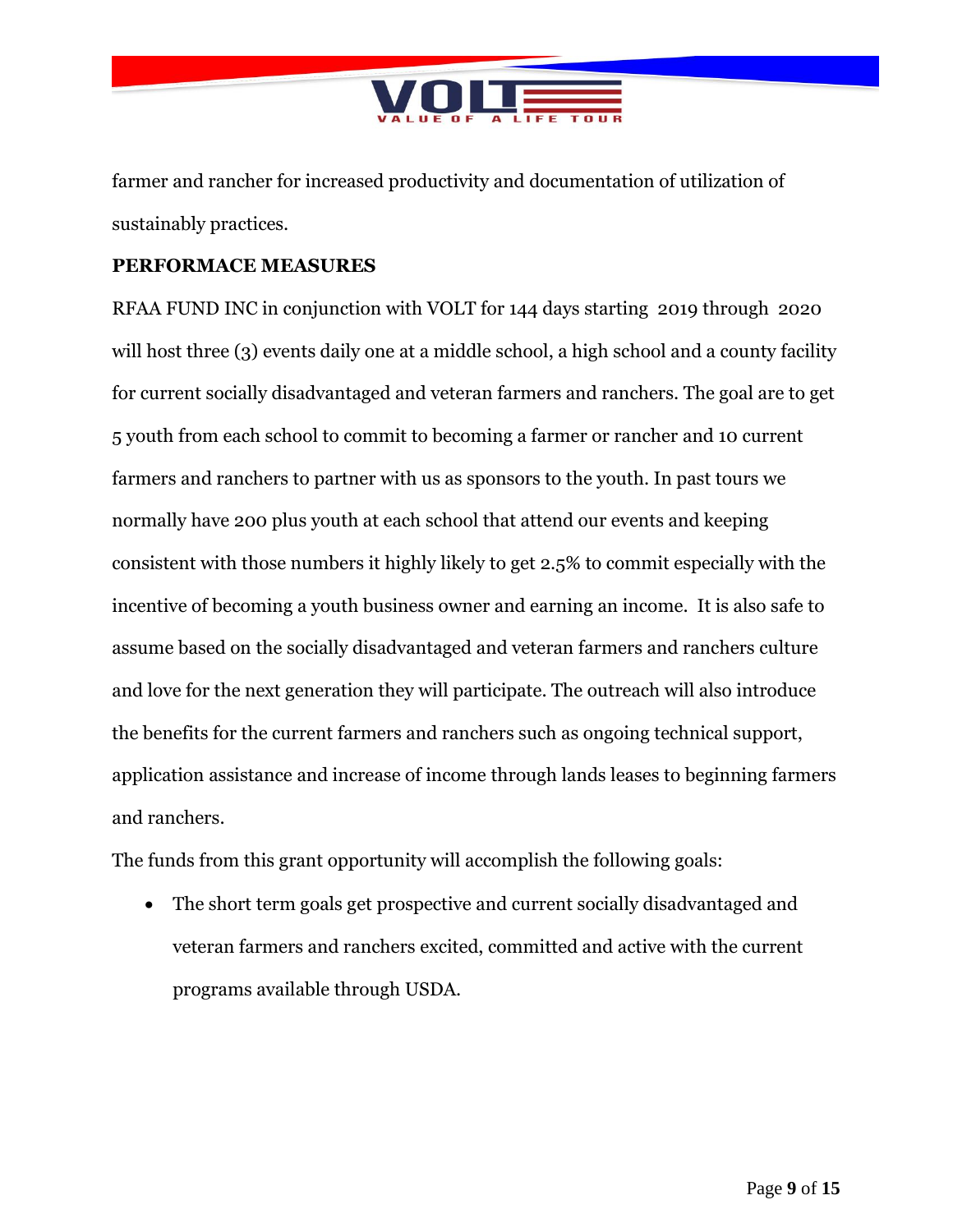

 The long term goals are to assist each socially disadvantaged and veteran farmer within our network to increase profits and conserve resources utilizing new and innovative sustainability practices.

In order to measure progress in achieving the expected results RFAA FUND INC will on a monthly basis check numbers of enrollment at each event preparing to adjust marketing strategies if outcomes are not being met. To ensure resources are effectively and efficiently being utilized RFAA FUND INC has created partnerships with hotels to reduce cost for the outputs and invest in a tracking software that will provide real time accounts of completed applications, webinar attendees, produce production and loss produce for the beginning farmers and ranchers.

RFAA FUND INC will be able to determine the overall effectiveness of our youth beginning farmers and ranchers once they have completed their first round of production rather it is a 4 x 4 garden of organic products, fish channel or first calf being birth and sold.

# **TRACKING AND MEASURING**

RFAA FUND INC will track progress in real time with software and weekly inputs additionally the events will be videoed for real life documentation. The value of the videoing is that it brings instant credibility to the current socially disadvantaged and veteran farmers and ranchers who has little faith in USDA programs but also excite the beginning farmers and ranchers because they are a part of something being documented.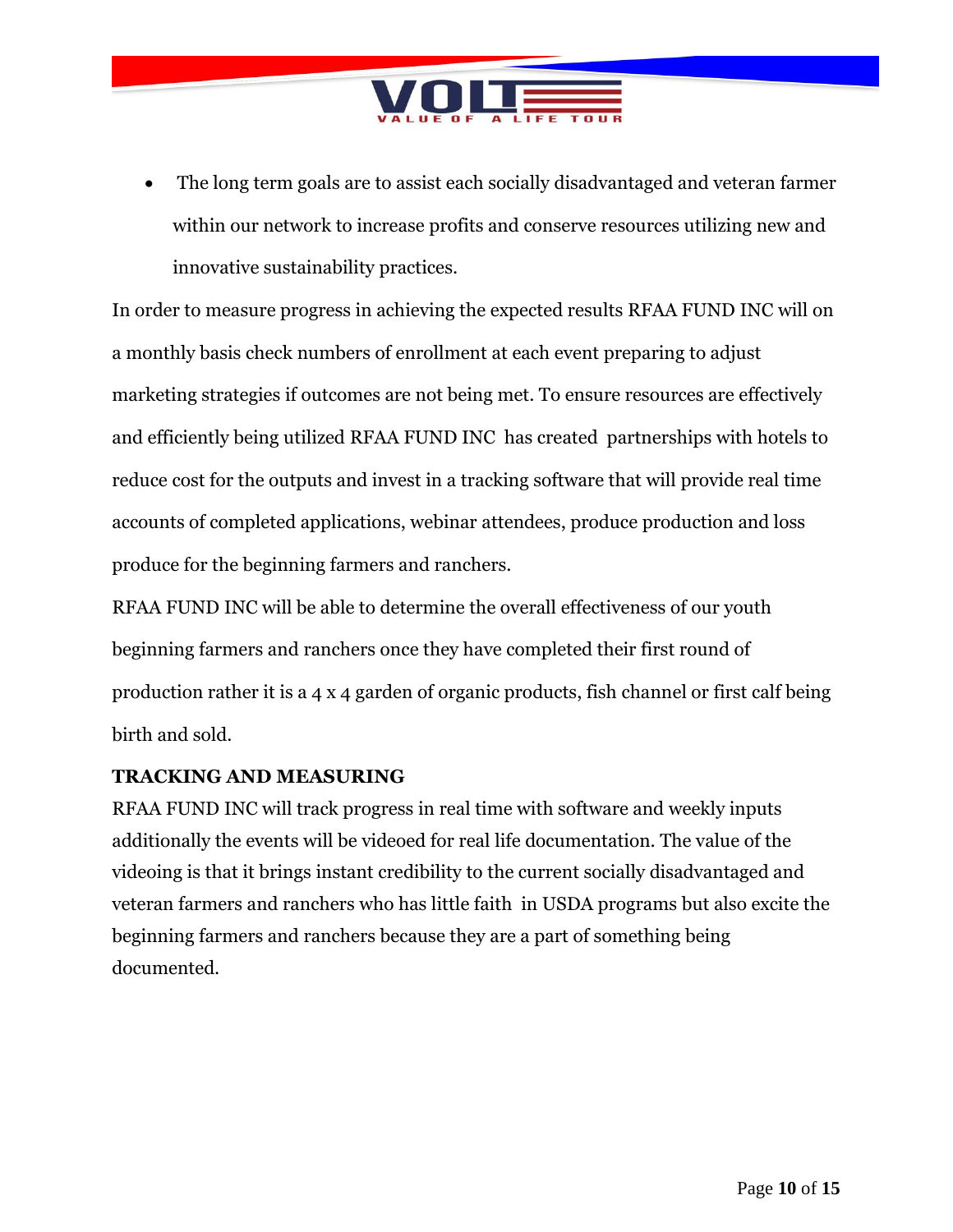

We will measure our effectiveness weekly based on the number of committed new and current socially disadvantaged and veteran farmers and ranchers we acquire weekly. The efficiency will be measured based on the ability to motivate them to act immediately and retain them to daily. There will be urgency placed on taking action for example within the first 30 days of their event; we will have a plan of action for each beginning and current farmer and rancher which will start the process of increasing participation in USDA programs of beginning and current socially disadvantaged and veteran farmers and ranchers. In order to improve participation a completed application will be done with 90 days of each participant's commitment.

# **PROGRAMMATIC CAPABILITY**

RFAA FUND INC network of partners is very diverse including AgriLife Extension for guidance and resources but our internal team consists of the following:

Marguerite Jordan is a Hispanic female who is a Certified Herbalist and Master Gardener. She has been an organic farmer his 2004. She is a Corrections Officer and knows that organic nutrition is the key to behavior and good health. The techniques she will train beginning farmers will include use wicking beds that use 90% less water to 30% to 50% more production rate; 4 ft. farm beds; transfarming; aquaponics and intensive organic farming. These farming techniques can be taught to any age or economic level in order to feed families or to start their own organic farms.

Everett Burton a United States Veteran and national QuickBooks trainer will teach beginning and current socially disadvantaged and veteran farmers and ranchers how to financially manage their business. Mr. Burton currently keeps books for companies like Boys and Girls Club of America, Capital One; Biloxi Mississippi Gaming Commission and will manage the funds of this grant.

Youth Promoter has a proven track record with getting youth to move and has a great incentive program that will continually motivate our youth beginning farmers and ranchers to excel on a daily basis.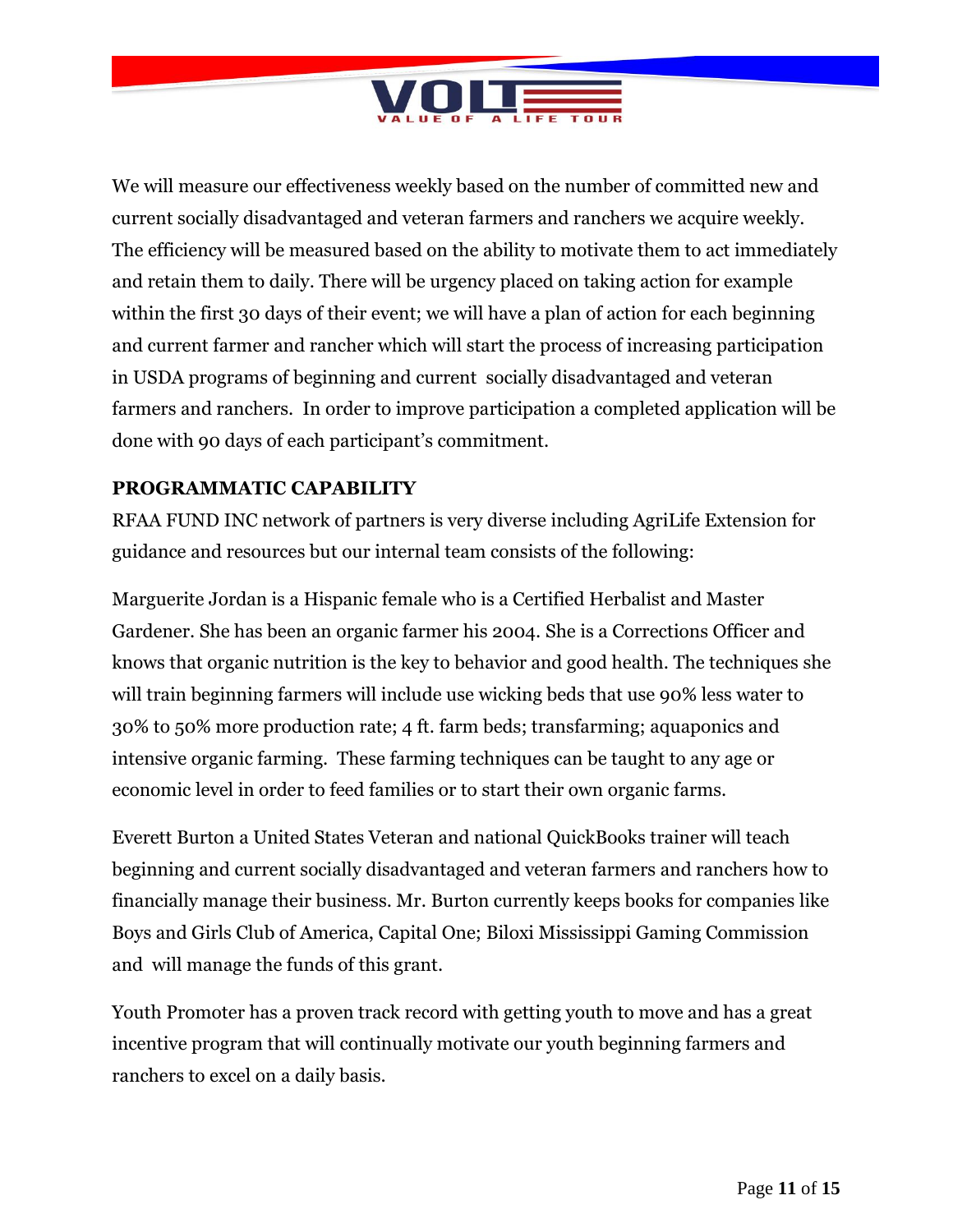

Pastor Robert Dyson will be our project director and has managed projects nationally with up to 700 employees.

Anthony Carter is a US Veteran and has been a farmer for 20 plus years and is committed to traveling and training nationally on programs and sustainability to disadvantaged and veteran farmers and ranchers.

George Relerford has been a rancher for 30 plus years and is committed to sharing and passing on his ranch to qualified and serious youth but like so many disadvantaged and veteran farmers and ranchers has little faith in USDA. His only experience was applying for a \$20,000.00 loan and being denied but he kept going and now owns hundreds of acres with roughly \$250,000.00 of equipment.

# **PAST FUNDING PERFORMANCE**

It's paramount that we look at awarding grants and funding too socially disadvantaged and veterans organizations that have the heart for the socially disadvantaged and veteran farmers and ranchers who can gain or already have their trust and best interest at heart. To date RFAA FUND INC or its partners has never applied for a grant in their 12 years of existence but has provided over 1 million meals to underserved children nationally, spoken to over 500,000 youth nationally in school districts, colleges, juvenile centers and churches.

RFAA FUND INC has a team that is more that capable of managing the proposed budget and completing this project. Evaluate our team it is composed of a Hispanic female (Master Gardner), National QuickBooks Trainer (Veteran), Veteran Farmers and Ranchers that have never received assistance through USDA local offices. Our project with the support of USDA makes the task easier because it creates a partnership not just a conversation piece. Awarding this funding to RFAA FUND INC will prove to have been one of the best choices because we will go over and above the work you see in this proposal.

VOLT according to bing.com/maps from the farthest counties within a state totals 3,124 miles a VOLT is account for a total number of miles to be 6,724 which is the 3,124 plus 3600 miles accounts for as additional 300 interior miles per state.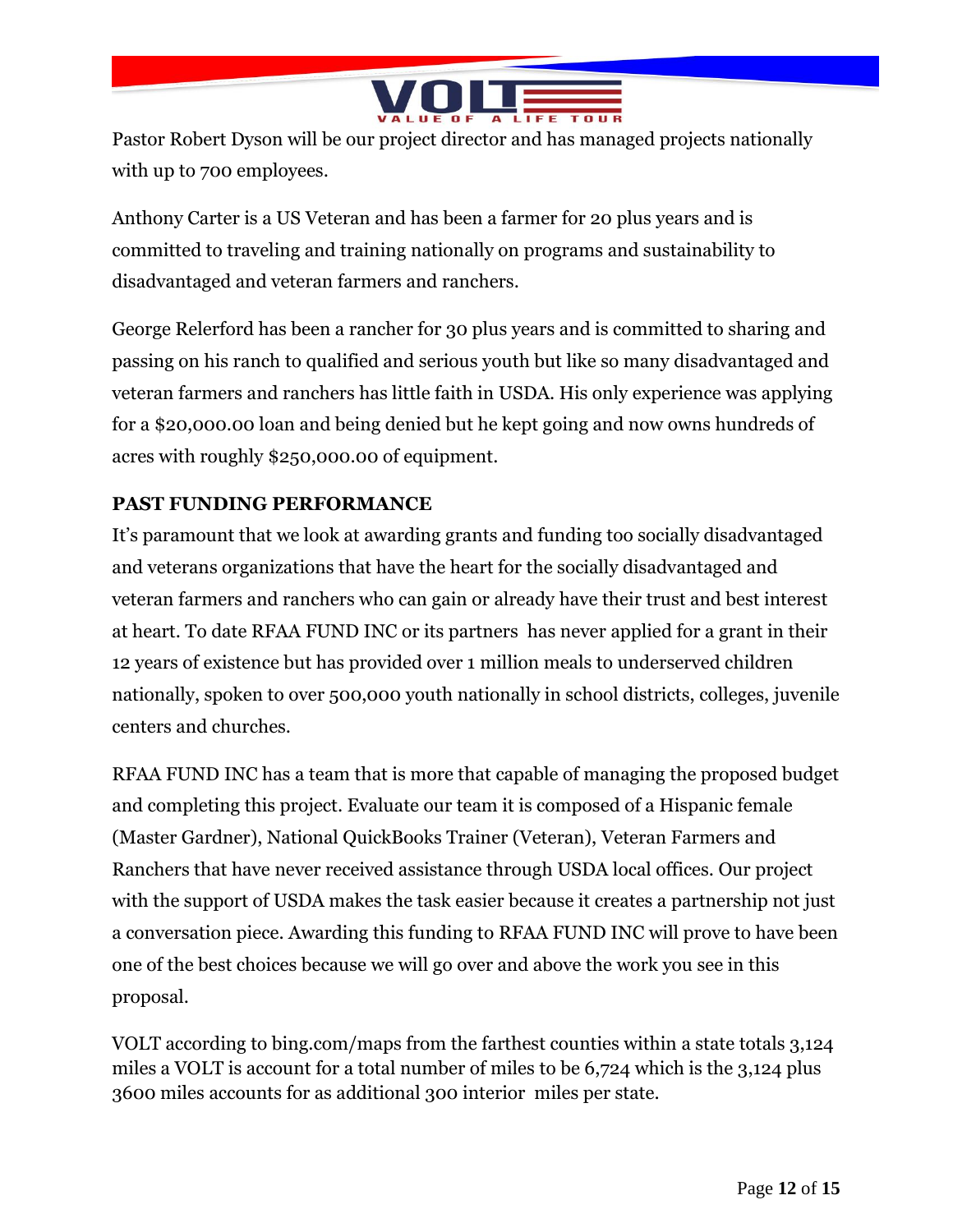

| 13. Texas                                                        |                                    |
|------------------------------------------------------------------|------------------------------------|
| Navarro to Maverick                                              | 384.9 miles 5 hrs. and 54 mins     |
| • Includes McLennan and Limestone County                         |                                    |
| 14. Louisiana                                                    |                                    |
| <b>East Carroll Parish to Richland Parish</b><br>$\bullet$       | $52.2$ mi and 1hr 8 mins           |
| Includes Ouachita and West Carroll Parish                        |                                    |
| 15. Mississippi                                                  |                                    |
| Hinds, Holmes includes Issaquena                                 | 80.5 miles and 1hr 27mins          |
| • Holmes to Winston County                                       | 70.4 miles and 1hr 33 mins         |
| 16. Arkansas                                                     |                                    |
| Miller to Lee County                                             | 240.4 miles and 3 hrs. 46 mins     |
| Includes Jefferson Union County<br>$\bullet$                     |                                    |
| 17. Alabama                                                      |                                    |
| Wilcox to Macon includes Montgomery 115.4 miles and 2hrs 14 mins |                                    |
| Macon to Tuscaloosa County                                       | 152 miles and 3 hrs.               |
| 18. Georgia                                                      |                                    |
| Decatur to Laurens                                               | 175.7 miles and 3hrs 23 mins       |
| • Includes Stewart and Peach County                              |                                    |
| 19. Kentucky                                                     |                                    |
| • Owsley to Graves County                                        | $360.7$ miles and $5$ hrs. 29 mins |
| • Includes Harrison and Grayson County                           |                                    |
| 20. Tennessee                                                    |                                    |
| • Shelby to Jefferson County                                     | 411.8 miles and 5hrs and 56 mins   |
| Includes Cannon and Lake County<br>$\bullet$                     |                                    |
|                                                                  |                                    |
| 21. North Carolina                                               |                                    |
| • Vance to Graham County                                         | 365.5 miles 5hs and 32 mins        |
| Includes Robeson and Rowan County                                |                                    |
| 22. South Carolina                                               |                                    |
| Allendale to Marlboro County                                     | 184 miles and 3hrs 9mis            |
| Includes Bamberg and Chesterfield                                |                                    |
| 23. Virginia                                                     |                                    |
| <b>Buchanan to Dinwiddie</b>                                     | 335.9 miles and 6hs and 8 mins     |
| Includes Surry, and Pittsylvania Counties<br>$\bullet$           |                                    |
| 24. West Virginia                                                | 194.6 miles and 3 hrs. 43 mins     |
| McDowell to Doddridge                                            |                                    |
| <b>Includes Clay and Barbour Counties</b>                        |                                    |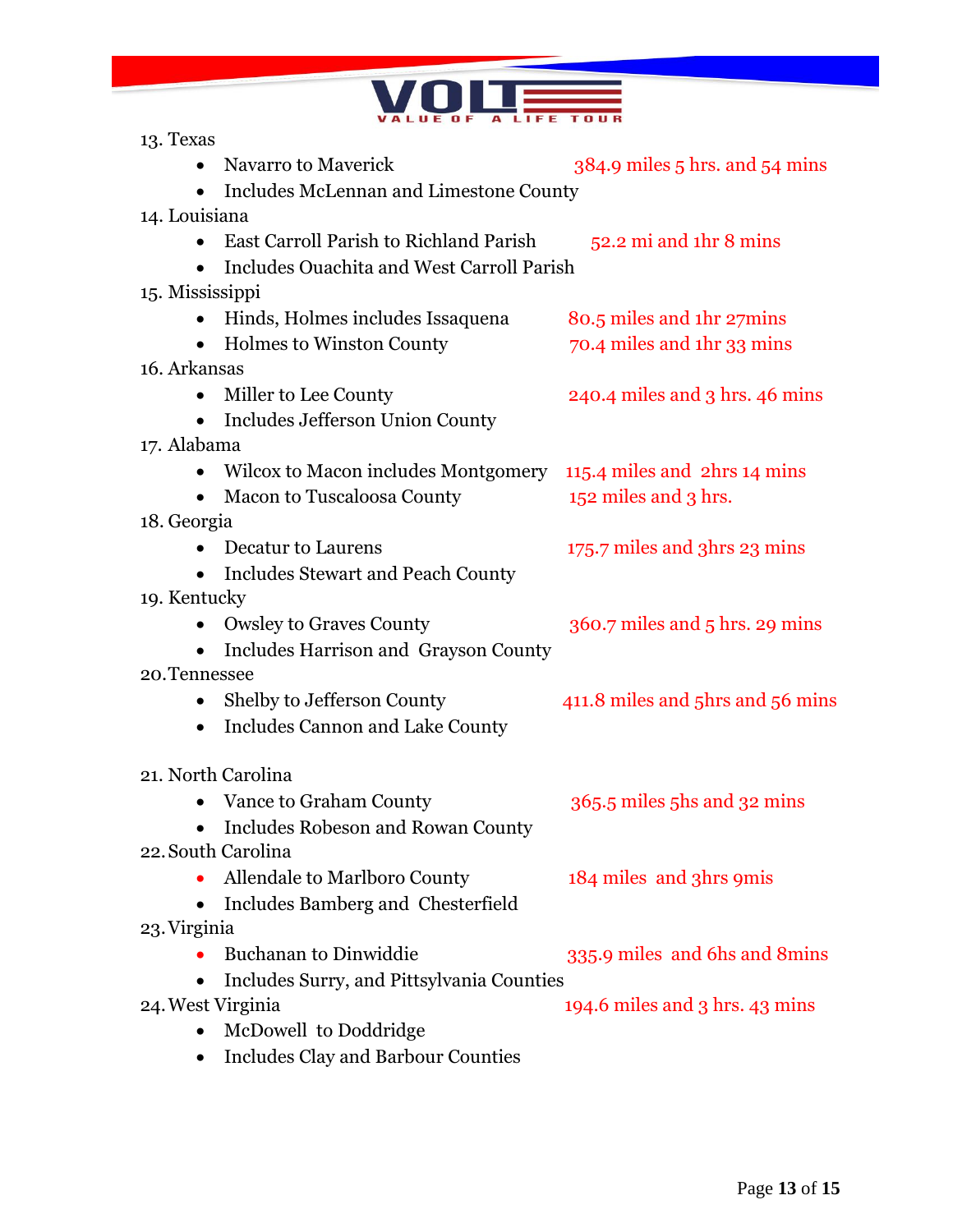

### **2014 RFAA FUND INC Outreach and Technical Budget**

## **Value of a Life Tour**

### **Event Venues** = \$ 38,480.00

- \$28,800.00 144 venues @ \$200.00 per venue for Socially Disadvantaged and Veteran Farmers and Ranchers Initial Meeting
- $\bullet$  \$ 9,600.00 48 Venues @\$200.00 per venue for Instructional Training Family Reunions for committed beginning and current Farmers and Ranchers

**Out Reach** is set a \$2,000.00 per county for a total of  $= $96,000.00$ 

- \$1,000.00 in each county includes Radio, TV, Print and Social Media
- \$1,000.00 per county Promotional Items to be given a way as door prizes.
	- 1. Shrinkable T-Shirts that look like food, livestock and equipment
	- 2. Water Bottles

**Lodging**  $=$  \$72,000.00

• 5 Rooms Double Occupancy @ \$100.00 per room for 144 nights

# **Transportation** = \$48,857.00

- $\bullet$  \$32,000.00 Bus @ \$4,000.00 per month for 8 months including Insurance and Maintenance
- $\bullet$  \$ 3,362.00 Bus Gas @ \$4.00 avg. per gallon and 8 miles to the gallon and 6,724 miles
- \$12,000.00 Van @\$1,500.00 per month for 8 months including Insurance and Maintenance
- $\bullet$  \$ 1495.00 Van Gas @ \$4.00 avg. per gallon and 18 miles to the gallon and 6,724 miles

# **Financial Manager**   $=$  \$ 8,500.00

- \$6,000.00 Quick Books Made To Order
- \$2,500.00 Cloud Software